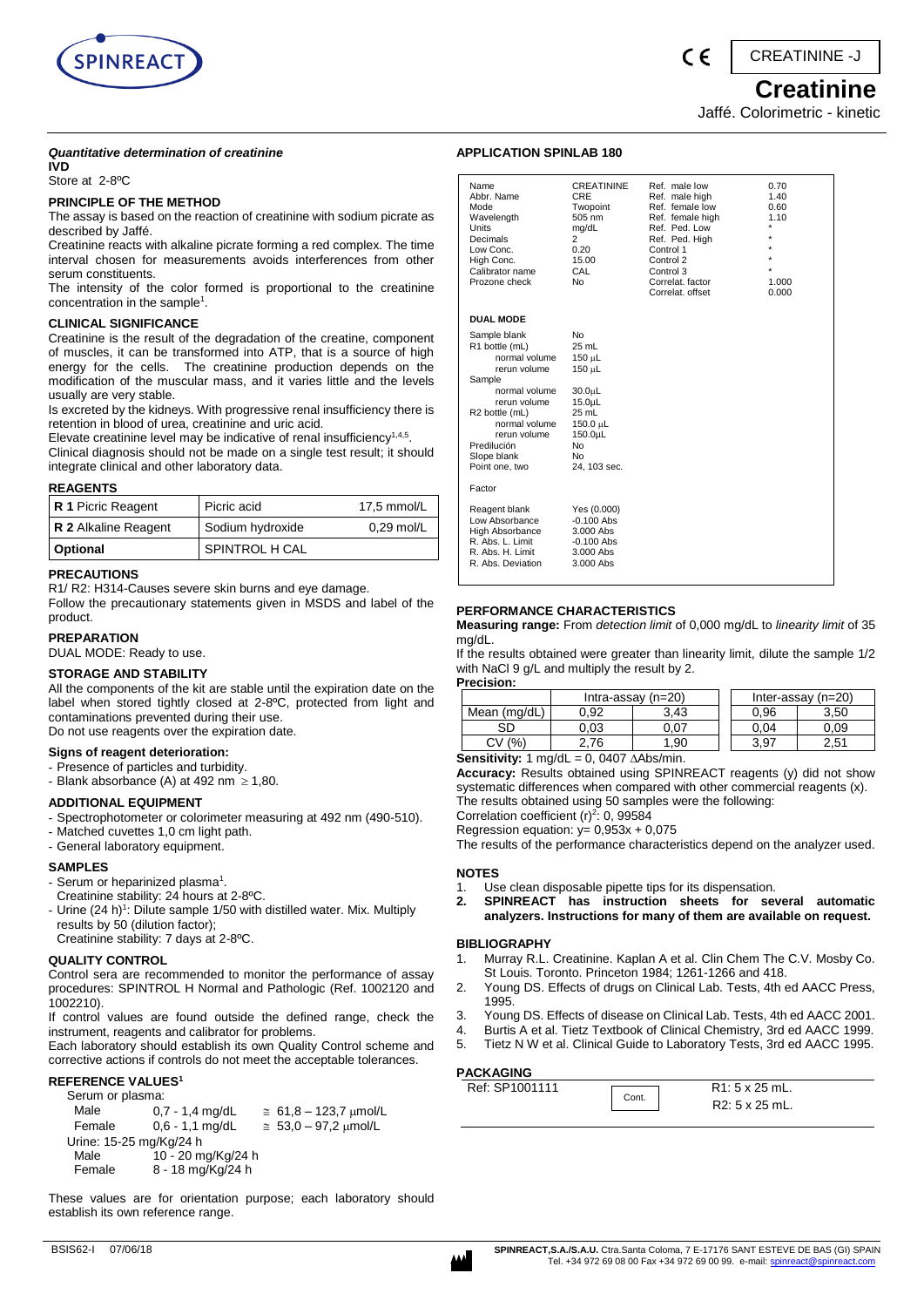

( F

CREATININE -J

## **Creatinina**

## Jaffé. Colorimétrico - cinético

## *Determinación cuantitativa de creatinina*

**IVD.** 

Conservar a 2-8ºC

## **PRINCIPIO DEL MÉTODO**

El ensayo de la creatinina está basado en la reacción de la creatinina con el picrato de sodio descrito por Jaffé.

La creatinina reacciona con el picrato alcalino formando un complejo rojizo. El intervalo de tiempo escogido para las lecturas permite eliminar gran parte de las interferencias conocidas del método. La intensidad del color formado es proporcional a la concentración de

creatinina en la muestra ensayada<sup>1</sup>.

## **SIGNIFICADO CLÍNICO**

La creatinina es el resultado de la degradación de la creatina, componente de los músculos y puede ser transformada en ATP, fuente de energía para las células.

La producción de creatinina depende de la modificación de la masa muscular. Varía poco y los niveles suelen ser muy estables.

Se elimina a través del riñón. En una insuficiencia renal progresiva hay una retención en sangre de urea, creatinina y ácido úrico.

Niveles altos de creatinina son indicativos de patología renal<sup>1,4,5</sup>. El diagnóstico clínico debe realizarse teniendo en cuenta todos los datos clínicos y de laboratorio.

## **REACTIVOS**

| <b>R 1 Reactivo Pícrico</b> | Acido pícrico       | 17,5 mmol/L  |
|-----------------------------|---------------------|--------------|
| R 2 Reactivo Alcalinizante  | Hidróxido<br>sódico | $0,29$ mol/L |
| Opcional                    | SPINTROL H CAL      |              |

## **PRECAUCIONES**

R1/ R2: H314-Provoca quemaduras graves en la piel y lesiones oculares graves.

Seguir los consejos de prudencia indicados en la FDS y etiqueta del producto.

## **PREPARACIÓN**

MODO DUAL: Reactivos listos para su uso.

## **CONSERVACIÓN Y ESTABILIDAD**

Todos los componentes del kit son estables, hasta la fecha de caducidad indicada en la etiqueta, cuando se mantienen los frascos bien cerrados a 2-8ºC, protegidos de la luz y se evita su contaminación. No usar reactivos fuera de la fecha indicada.

#### **Indicadores de deterioro de los reactivos:**

- Presencia de partículas y turbidez.

- Absorbancia (A) del Blanco a 492 nm  $\geq 1,80$ .

#### **MATERIAL ADICIONAL**

- Espectrofotómetro o analizador para lecturas a 492 nm.
- Cubetas de 1,0 cm de paso de luz.
- Equipamiento habitual de laboratorio.

## **MUESTRAS**

- Suero o plasma heparinizado<sup>1</sup>.
- Estabilidad de la creatinina: al menos 24 horas a 2-8ºC.
- Orina (24 h)<sup>1</sup>: Diluir la muestra al 1/50 con agua destilada. Mezclar. Multiplicar el resultado obtenido por 50 (factor de dilución) Estabilidad de la creatinina: 7 días a 2-8ºC.

## **CONTROL DE CALIDAD**

Es conveniente analizar junto con las muestras sueros control valorados:

SPINTROL H Normal y Patológico (Ref. 1002120 y 1002210).

Si los valores hallados se encuentran fuera del rango de tolerancia, revisar el instrumento, los reactivos y el calibrador.

Cada laboratorio debe disponer su propio Control de Calidad y establecer correcciones en el caso de que los controles no cumplan con las tolerancias.

## **VALORES DE REFERENCIA<sup>1</sup>**

Suero o plasma: Hombres 0,7 - 1,4 mg/dL  $\approx 61,8 - 123,7 \mu$ mol/L Mujeres 0,6 - 1,1 mg/dL  $\approx 53,0 - 97,2 \mu \text{mol/L}$  Orina: 15-25 mg/Kg/24 h Hombres 10 - 20 mg/Kg/24 h<br>Mujeres 8 - 18 mg/Kg/24 h 8 -18 mg/Kg/24 h Estos valores son orientativos. Es recomendable que cada laboratorio establezca sus propios valores de referencia.

## **APLICACIÓN AL SPINLAB 180**

| Nombre<br>Nombre abreviado<br>Modo<br>Long. ondas<br>Unidades<br>Decimales<br>Conc. Inferior<br>Conc. Superior<br>Calibrador<br>Chequeo prozona                                                                          | Creatinina<br>CREA<br>Two points<br>505 nm<br>mg/dL<br>$\overline{2}$<br>$0.20$ mg/dL<br>15.00 mg/dL<br>CAL<br>No              | Ref. Hombre Inf.<br>Ref. Hombre Sup.<br>Ref. Mujer Inf.<br>Ref. Mujer Sup.<br>Ref. Ped. Inf.<br>Ref. Ped. Sup.<br>Valor pánico bajo<br>Valor pánico alto<br>Control 1<br>Control 2<br>Control 3<br>Factor correl.<br>Offset de correl. | 0.70<br>1.40<br>0.60<br>1.10<br>$\star$<br>$\star$<br>1.000<br>0.000 |
|--------------------------------------------------------------------------------------------------------------------------------------------------------------------------------------------------------------------------|--------------------------------------------------------------------------------------------------------------------------------|----------------------------------------------------------------------------------------------------------------------------------------------------------------------------------------------------------------------------------------|----------------------------------------------------------------------|
| <b>MODO DUAL</b>                                                                                                                                                                                                         |                                                                                                                                |                                                                                                                                                                                                                                        |                                                                      |
| Blanco muestra<br>Frasco R1 (mL)<br>Vol. normal<br>Vol. repet.<br>Muestra<br>Vol. normal<br>Vol. repet.<br>Frasco R2 (mL)<br>Vol. normal<br>Vol. repet.<br>Predilución<br>Pendiente Blco.<br>$1^\circ$ , $2^\circ$ punto | <b>No</b><br>25 mL<br>$150 \mu L$<br>150 µL<br>30.0 µL<br>15.0 µL<br>25 mL<br>150.0 µL<br>150.0 µL<br>No<br>No<br>24, 103 seg. |                                                                                                                                                                                                                                        |                                                                      |
| Factor                                                                                                                                                                                                                   |                                                                                                                                |                                                                                                                                                                                                                                        |                                                                      |
| Blanco reactivo<br>Absorbancia inf.<br>Absorbancia sup.<br>Lim.Inf. Abs. React.<br>Lim.Sup. Abs. React.<br>Desv. Abs. React.                                                                                             | Si (0.000)<br>$-0.100$ Abs<br>3.000 Abs<br>$-0.100$ Abs<br>3.000 Abs<br>3.000 Abs                                              |                                                                                                                                                                                                                                        |                                                                      |

## **CARACTERÍSTICAS DEL MÉTODO**

**Rango de medida:** Desde el *límite de detección* de 0,000 mg/dL hasta el *límite de linealidad* de 35 mg/dL.

Si la concentración es superior al límite de linealidad, diluir la muestra 1/2 con NaCl 9 g/L y multiplicar el resultado final por 2. **Precisión:**

| 1556915       |                     |      |                   |      |
|---------------|---------------------|------|-------------------|------|
|               | Intraserie $(n=20)$ |      | Interserie (n=20) |      |
| Media (mg/dL) | 0.92                | 3.43 | 0.96              | 3.50 |
| <b>SD</b>     | 0.03                | ა.07 | 0.04              | 0.09 |
| (% )<br>C٧    | 76                  | .90  | 3.97              | 2.51 |

Sensibilidad analítica: 1 mg/dL = 0,0407 ∆Abs/min.

**Exactitud:** Los reactivos de SPINREACT (y) no muestran diferencias sistemáticas significativas cuando se comparan con otros reactivos comerciales (x).

Los resultados obtenidos con 50 muestras fueron los siguientes:

Coeficiente de correlación (r)<sup>2</sup>: 0,99584

Ecuación de la recta de regresión:  $y = 0.953x + 0.075$ 

Las características del método pueden variar según el analizador utilizado.

## **NOTAS**

- 1. Usar puntas de pipeta desechables limpias para su dispensación.
- **2. SPINREACT dispone de instrucciones detalladas para la aplicación de este reactivo en distintos analizadores.**

## **BIBLIOGRAFÍA**

- 1. Murray R.L. Creatinine. Kaplan A et al. Clin Chem The C.V. Mosby Co. St Louis. Toronto. Princeton 1984; 1261-1266 and 418.
- 2. Young DS. Effects of drugs on Clinical Lab. Tests, 4th ed AACC Press, 1995.
- 3. Young DS. Effects of disease on Clinical Lab. Tests, 4th ed AACC 2001.
- 4. Burtis A et al. Tietz Textbook of Clinical Chemistry, 3rd ed AACC 1999.
- 5. Tietz N W et al. Clinical Guide to Laboratory Tests, 3rd ed AACC 1995.

## **PRESENTACIÓN**

| Ref: SP1001111 | Cont. | $R1: 5 \times 25$ mL  |
|----------------|-------|-----------------------|
|                |       | $R2: 5 \times 25$ mL. |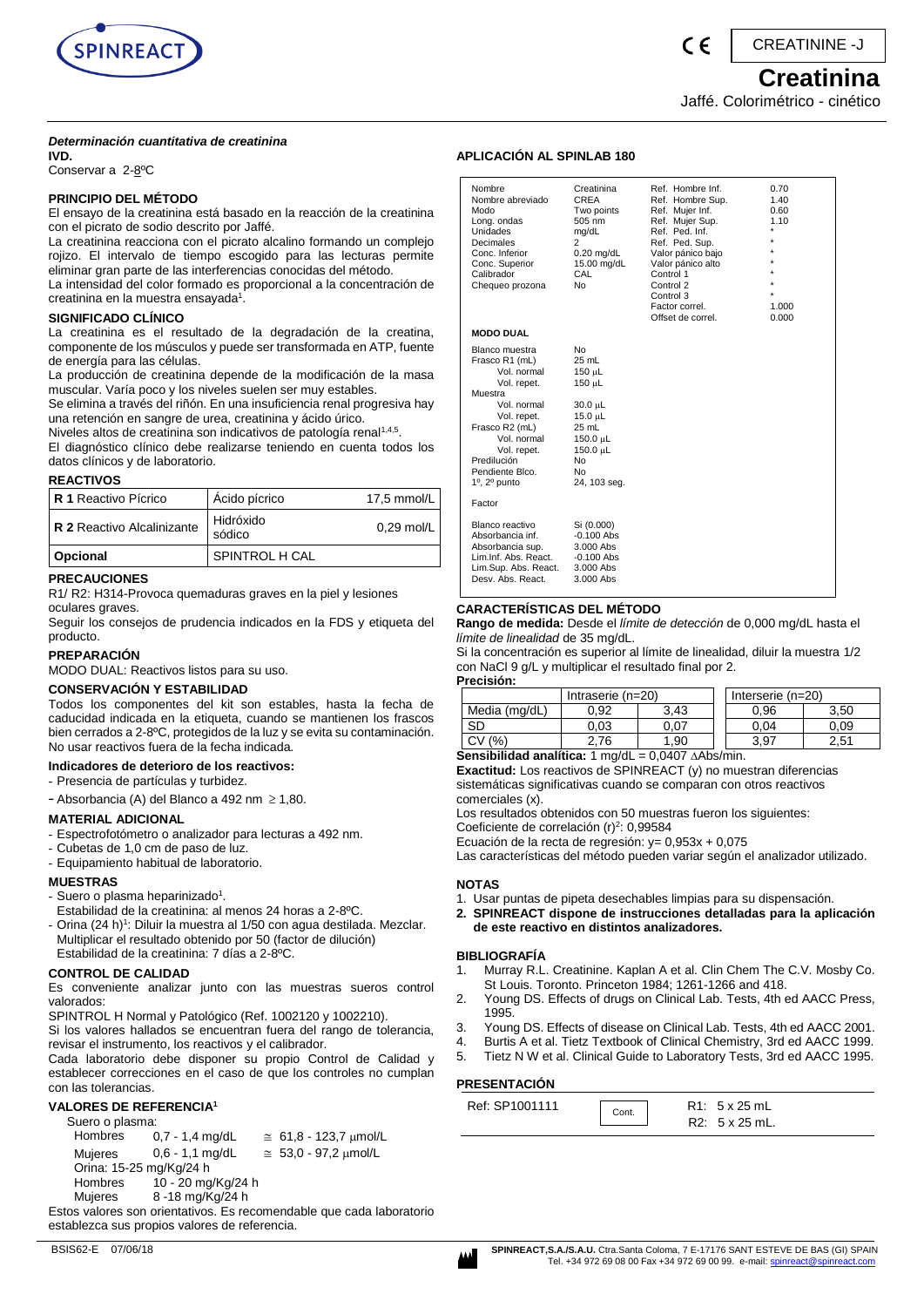

CREATININE -J

# **Créatinine**

Jaffé. Colorimétrique - cinétique

## *Détermination quantitative de la créatinine* **IVD**

Conserver à 2-8ºC

## **PRINCIPE DE LA METHODE**

Le test de la créatinine repose sur la réaction de la créatinine en contact avec le picrate de sodium, tel que décrit par Jaffé.

La créatinine réagit avec le picrate alcalin en formant un complexe rougeâtre. L'intervalle de temps choisi pour les lectures permet d'éliminer la plupart des interférences connues de la méthode. L'intensité de la couleur formée est proportionnelle à la concentration

de créatinine présente dans l'échantillon testé $^{\rm 1}.$ 

## **SIGNIFICATION CLINIQUE**

La créatinine est le résultat de la dégradation de la créatine, composant des muscles, et peut être transformée en ATP, source d'énergie pour les cellules.

La production de créatinine dépend de la modification de la masse musculaire. Elle varie peu et les niveaux sont généralement très stables.

Elle est éliminée par le rein. Dans le cas d'une insuffisance rénale progressive, une rétention d'urée, de créatinine et d'acide urique se produit dans le sang.

Des niveaux élevés de créatinine indiquent une pathologie rénale<sup>1,4,5</sup>. Le diagnostic clinique doit être réalisé en fonction de l'ensemble des données cliniques et de laboratoire.

## **RÉACTIFS**

| <b>R</b> 1<br>Réactif Picrique    | Acide picrique         | $17.5$ mmol/L |
|-----------------------------------|------------------------|---------------|
| <b>R2</b><br>Réactif alcalinisant | Hydroxyde de<br>sodium | $0.29$ mol/L  |
| <b>OPTIONNEL</b>                  | SPINTROL H CAL         |               |

## **PRECAUTIONS**

R1/R2: H314-Provoque des brûlures de la peau et des lésions oculaires graves.

Suivez les conseils de prudence donnés en SDS et étiquette.

## **PRÉPARATION**

Tous les réactifs sont prêts à l'emploi.

## **CONSERVATION ET STABILITÉ**

Tous les composants du kit sont stables jusqu'à la date de péremption indiquée sur l'étiquette, et si les flacons sont maintenus hermétiquement fermés à 2-8ºC, à l'abri de la lumière et des sources de contamination. Ne pas utiliser les réactifs en dehors de la date indiquée.

## **Indices de détérioration des réactifs:**

- Présence de particules et turbidité.
- Absorbation du blanc à 505 nm > 1,80.

## **MATERIEL SUPPLEMENTAIRE**

- Auto-analyseur SPINLAB 180
- Equipement classique de laboratoire.

## **ÉCHANTILLONS**

- Sérum ou plasma hépariné<sup>1</sup>.

- Stabilité de la créatinine : au moins 24 heures à 2-8 ºC.
- Urine  $(24 h)^1$ : Diluer l'échantillon à 1/50 dans de l'eau distillée. Mélanger. Multiplier le résultat obtenu par 50 (facteur de dilution) Stabilité de la créatinine : 7 jours à 2-8 ºC.

## **CONTROLE DE QUALITE**

Il convient d'étalonner et d'analyser des sérums de contrôle et des calibrateurs estimés en même temps que les échantillons : SPINTROL H Calibrateur, SPINTROL H Normal et Pathologique (Réf. 1002011, 1002120 et 1002210).

Si les valeurs se trouvent en dehors des valeurs tolérées, analyser l'instrument, les réactifs, la technique et le calibrateur.

Chaque laboratoire doit disposer de son propre système de contrôle de qualité et établir des actions correctives si les contrôles ne sont pas conformes aux tolérances.

| <b>APPLICATION AU SPINLAB 180</b>                                                                                                                                                                             |                                                                                                                                                                    |                                                                                                                                                                                          |                                                                                 |
|---------------------------------------------------------------------------------------------------------------------------------------------------------------------------------------------------------------|--------------------------------------------------------------------------------------------------------------------------------------------------------------------|------------------------------------------------------------------------------------------------------------------------------------------------------------------------------------------|---------------------------------------------------------------------------------|
| Name<br>Abbr. Name<br>Mode<br>Wavelength<br>Units<br>Decimals<br>Low Conc.<br>High Conc.<br>Calibrator name<br>Prozone check                                                                                  | <b>CREATININE</b><br>CRE<br>Twopoint<br>505 nm<br>mg/dL<br>2<br>0.20<br>15.00<br>CAL<br>N <sub>0</sub>                                                             | Ref. male low<br>Ref. male high<br>Ref. female low<br>Ref. female high<br>Ref. Ped. Low<br>Ref. Ped. High<br>Control 1<br>Control 2<br>Control 3<br>Correlat, factor<br>Correlat, offset | 0.70<br>1.40<br>0.60<br>1.10<br>$\star$<br>$\star$<br>$\star$<br>1.000<br>0.000 |
| <b>DUAL MODE</b>                                                                                                                                                                                              |                                                                                                                                                                    |                                                                                                                                                                                          |                                                                                 |
| Sample blank<br>R1 bottle (mL)<br>normal volume<br>rerun volume<br>Sample<br>normal volume<br>rerun volume<br>R2 bottle (mL)<br>normal volume<br>rerun volume<br>Predilución<br>Slope blank<br>Point one, two | N <sub>0</sub><br>$25$ mL<br>150 µL<br>150 µL<br>30.0 <sub>µ</sub><br>15.0 <sub>µ</sub> L<br>25 mL<br>150.0 µL<br>150.0µL<br>No.<br>N <sub>0</sub><br>24, 103 sec. |                                                                                                                                                                                          |                                                                                 |
| Factor                                                                                                                                                                                                        |                                                                                                                                                                    |                                                                                                                                                                                          |                                                                                 |
| Reagent blank<br>Low Absorbance<br><b>High Absorbance</b><br>R. Abs. L. Limit<br>R. Abs. H. Limit<br>R. Abs. Deviation                                                                                        | Yes (0.000)<br>$-0.100$ Abs<br>3.000 Abs<br>$-0.100$ Abs<br>$3.000$ Abs<br>3.000 Abs                                                                               |                                                                                                                                                                                          |                                                                                 |

 $\epsilon$ 

#### **VALEURS DE REFERENCE<sup>1</sup>** Sérum ou plasma :

 Hommes 0,7 - 1,4 mg/dL  $≤ 61,8 - 123,7$  μmol/L

 Femmes0,6 - 1,1 mg/dL  $≤ 53,0 - 97,2$  μmol/L

Urine : 15-25 mg/Kg/24 h<br>Hommes 10 - 20 m  $10 - 20$  mg/Kg/24 h

Femmes 8 -18 mg/Kg/24 h

Ces valeurs sont données à titre d'information. Il est conseillé à chaque laboratoire de définir ses propres valeurs de référence.

## **CARACTERISTIQUES DE LA METHODE**

**Gamme de mesures:** Depuis la *limite de détection* de 0, 000 mg/dL jusqu'à la *limite de linéarité* de 35 mg/dL.

Si la concentration de l'échantillon est supérieure à la limite de linéarité, diluer 1/2 avec du NaCl 9 g/L et multiplier le résultat final par 2.

## **Précision:** Intra-série (n=20) | | Inter-série (n=20) Mesure (mg/dL) 0,92 3,43 0,96 3,50 SD | 0,03 | 0,07 | 0,04 | 0,09  $CV(%)$  2,76 1,90 1 3,97 2,51

**Sensibilité analytique:** 1 mg/dL = 0, 0407 Abs/min.

**Exactitude:** Les réactifs SPINREACT (y) ne montrent pas de différences systématiques significatives lorsqu'on les compare à d'autres réactifs commerciaux (x).

Les résultats obtenus avec 50 échantillons ont été les suivants:

Coefficient de corrélation  $(r)^2$ : 0, 99584

Equation de la Coubre de régression: y=0,953x + 0,075

Les caractéristiques de la méthode peuvent varier suivant l'analyseur employé.

**REMARQUES**

1. Utiliser des embouts de pipettes jetables propres pour diffuser le produit.

**2. SPINREACT dispose de consignes détaillées pour l'application de ce réactif dans différents analyseurs.**

#### **BIBLIOGRAPHIE**

- 1. Murray R.L. Creatinine. Kaplan A et al. Clin Chem The C.V. Mosby Co. St Louis. Toronto. Princeton 1984; 1261-1266 and 418.
- 2. Young DS. Effects of drugs on Clinical Lab. Tests, 4th ed AACC Press, 1995.
- 3. Young DS. Effects of disease on Clinical Lab. Tests, 4th ed AACC 2001.
- 4. Burtis A et al. Tietz Textbook of Clinical Chemistry, 3rd ed AACC 1999.
- 5. Tietz N W et al. Clinical Guide to Laboratory Tests, 3rd ed AACC 1995.

## **PRÉSENTATION**

| Réf: SP1001111 | Cont. | R <sub>1</sub> : 5 x 25 mL |
|----------------|-------|----------------------------|
|                |       | R2: 5 x 25 mL              |